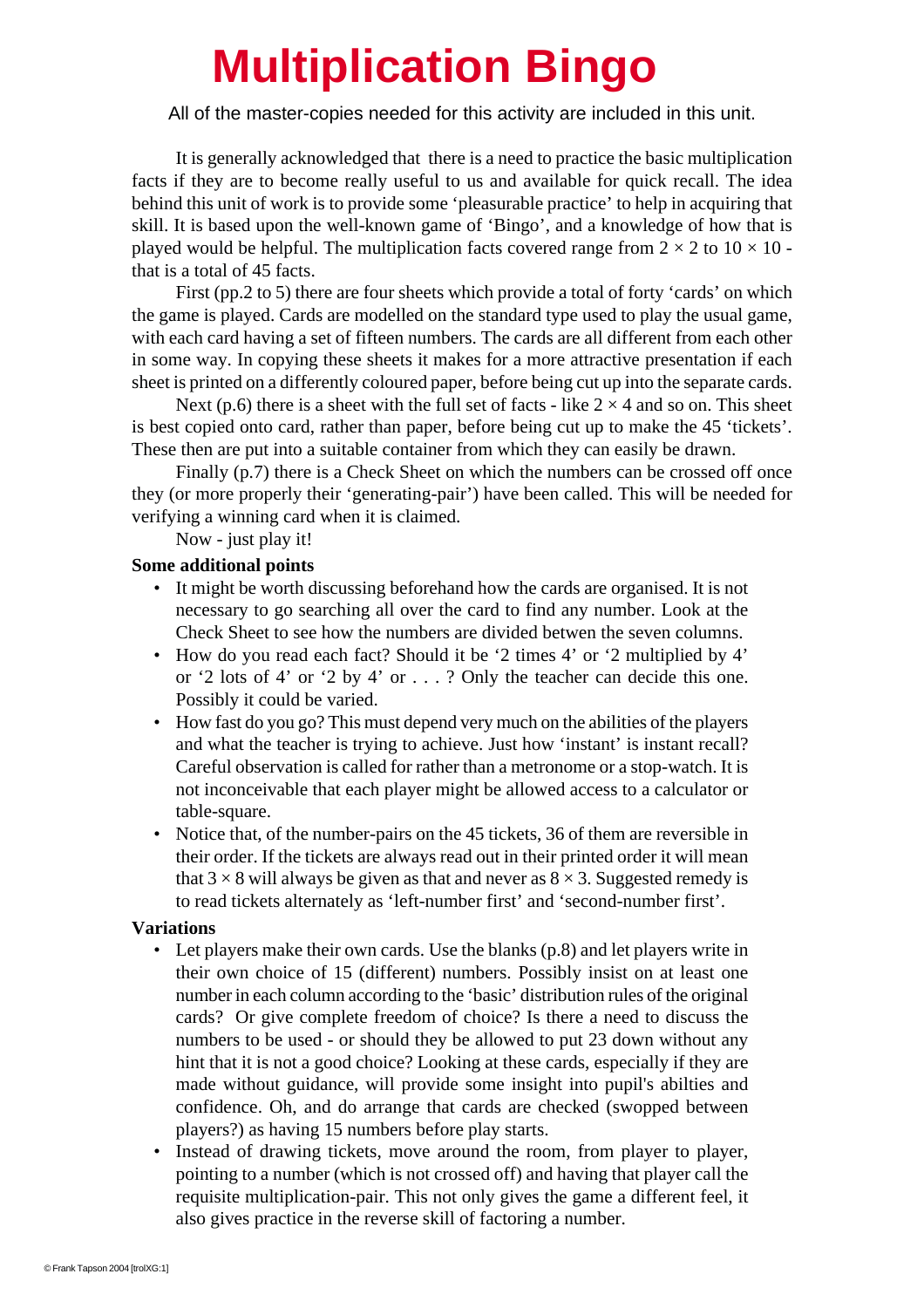|   |    | 24       | 45    |       | 72 |
|---|----|----------|-------|-------|----|
| 4 | 15 |          | 30 49 |       |    |
| 8 |    | 27       |       | 50 90 |    |
|   |    | 16 28 32 |       | 56    |    |

| 6 |    | 21       |    | 40 |       | 81  |
|---|----|----------|----|----|-------|-----|
|   | 14 |          | 32 |    | 54    |     |
|   |    | 18 24 35 |    |    |       | 100 |
| 9 |    | 27       |    |    | 49 63 |     |

|   | 10 |       |       | 30 42 |          | 72 |
|---|----|-------|-------|-------|----------|----|
|   |    | 16 24 |       |       | 50       |    |
| 4 |    | 25    |       |       | 48 63 80 |    |
| 9 |    |       | 28 35 |       |          |    |

|   | 12 20    |    | 48 |       | <b>721</b> |
|---|----------|----|----|-------|------------|
| 6 | 14 24 32 |    |    | 54    |            |
|   |          | 35 |    |       | <b>901</b> |
| 8 | 27       |    |    | 49 64 |            |

| 4 |    | 21          |                 |    | 56 |        |
|---|----|-------------|-----------------|----|----|--------|
|   |    | 16 24 32 42 |                 |    |    | 81     |
| 6 | 18 |             | 35 <sub>1</sub> |    |    | 63 100 |
|   |    | 28          |                 | 45 |    |        |

| 6 |    | 20    |       | 45 |    | 72 |
|---|----|-------|-------|----|----|----|
|   | 12 |       | 30    |    | 54 |    |
|   |    |       | 27 32 |    | 63 |    |
| 9 |    | 15 28 |       | 49 |    | 90 |

| 6 | 21       |    | 40 |       | 70 |
|---|----------|----|----|-------|----|
| 8 | 15 24 32 |    |    | 60    |    |
|   |          | 35 |    |       | 81 |
|   | 16 25    |    |    | 42 64 |    |

|   |    | 20    |       | 42 |       |       |
|---|----|-------|-------|----|-------|-------|
| 8 | 10 |       | 30    |    |       | 60 70 |
|   |    |       | 21 36 |    |       | 81    |
| 9 |    | 14 28 |       |    | 48 64 |       |

|   | 10 24    |    | 42 |       | 81  |
|---|----------|----|----|-------|-----|
| 4 | 25       |    |    | 48 56 |     |
|   | 18 27 32 |    |    |       | 100 |
| 9 |          | 36 |    | 63    |     |

| 4 |    | 24       |          |    | <b>721</b> |
|---|----|----------|----------|----|------------|
|   | 14 |          | 35 42 50 |    |            |
|   |    | 27       | 45       |    | <b>801</b> |
| 6 |    | 18 28 36 |          | 56 |            |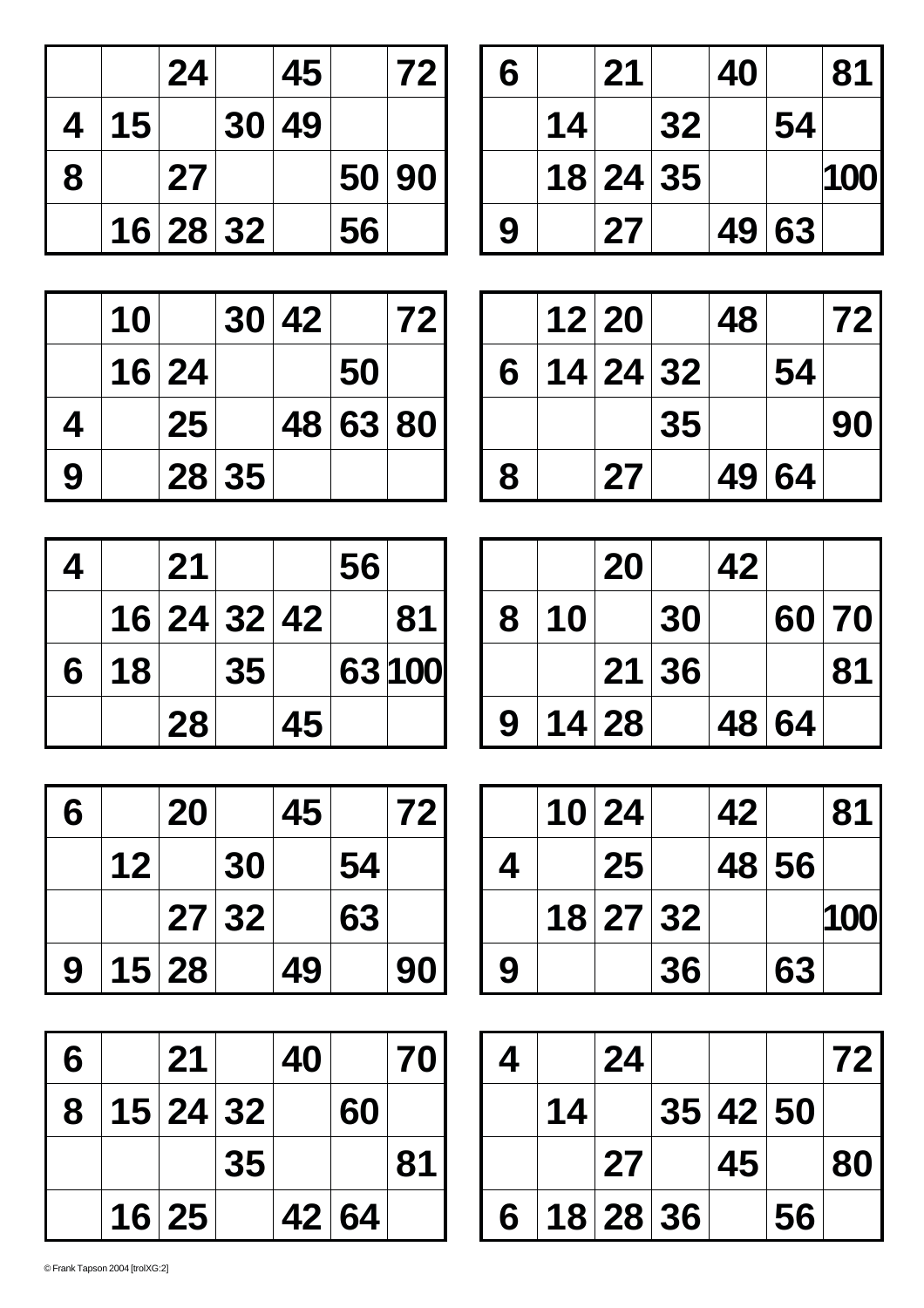|   | 16    |    | 32       |    | 50 |    |
|---|-------|----|----------|----|----|----|
| 4 | 18 21 |    |          | 42 |    | 72 |
| 9 |       |    | 24 35 48 |    |    | 80 |
|   |       | 27 |          |    | 56 |    |

| 6 |    | 24       | 42    |    | 72    |
|---|----|----------|-------|----|-------|
|   |    | 12 25 30 |       | 54 |       |
| 8 | 15 |          | 35 45 |    |       |
|   |    | 28       |       |    | 63 90 |

|   |    | 10 20 |       | 48 |    |           |
|---|----|-------|-------|----|----|-----------|
| 4 | 18 |       | 32    |    | 50 |           |
|   |    |       | 25 36 |    |    | 81        |
|   |    | 27    |       |    |    | 49 63 100 |

|   |       | 21       | 45    |    |            |
|---|-------|----------|-------|----|------------|
| 8 | 15 24 |          |       | 54 |            |
| 9 |       |          | 30 49 |    | <b>701</b> |
|   |       | 16 28 32 |       |    | 64 81      |

|   |    | 20       |    | 42 |          |            |
|---|----|----------|----|----|----------|------------|
| 6 | 10 |          | 30 |    | 50       |            |
|   |    | 16 27 35 |    |    |          | <b>721</b> |
| 9 |    | 28       |    |    | 48 56 80 |            |

| 6 | 24       |       |       | 50 81      |
|---|----------|-------|-------|------------|
|   | 16 25    |       | 48 63 |            |
|   | 18 27 32 |       |       |            |
| 8 |          | 35 45 |       | <b>100</b> |

| 8 |    | 21    |          |    | 56 |       |
|---|----|-------|----------|----|----|-------|
| 9 |    |       | 24 32 42 |    |    | 72 I  |
|   |    | 10 25 |          | 45 |    |       |
|   | 18 |       | 36       |    |    | 63 80 |

|   | 14 |       | 32    |       | 70 |
|---|----|-------|-------|-------|----|
| 4 |    | 20    |       | 40 60 |    |
|   |    |       | 21 35 |       | 81 |
| 8 |    | 18 24 |       | 49 64 |    |

|   |    | 20    |       |          |    | 72 |
|---|----|-------|-------|----------|----|----|
|   |    | 12 25 |       | 42       |    | 90 |
| 4 | 14 |       |       | 32 45 54 |    |    |
| 9 |    |       | 28 36 |          | 63 |    |

| 4 |    | 20       |    | 45 |       |    |
|---|----|----------|----|----|-------|----|
|   |    | 12 25 35 |    |    | 54 70 |    |
|   |    | 28       |    |    | 49 64 |    |
| 6 | 15 |          | 36 |    |       | 81 |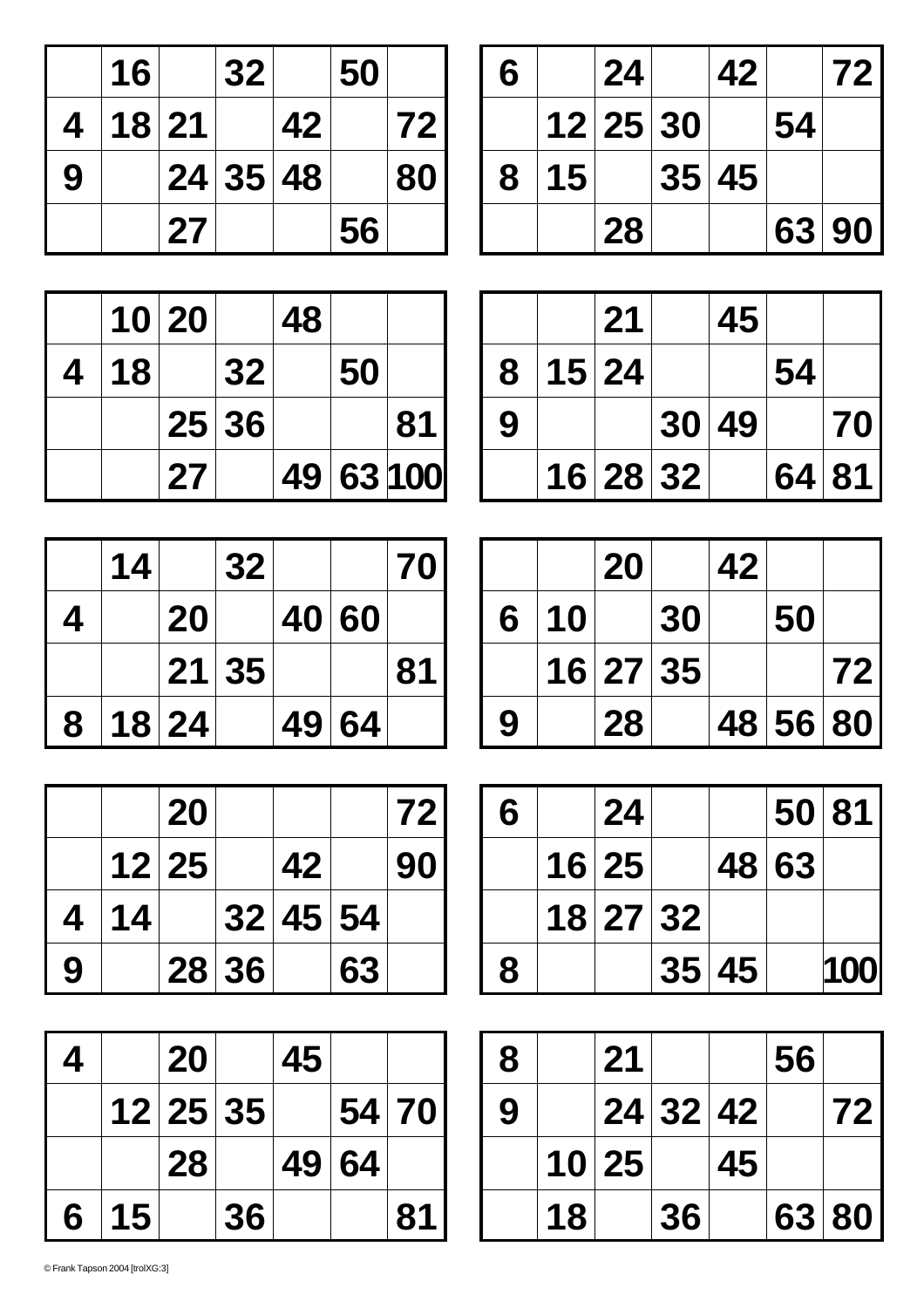|   | 14 |       | 35       |    | 50    |    |
|---|----|-------|----------|----|-------|----|
| 8 |    |       | 24 36 45 |    |       | 72 |
|   |    | 18 25 |          |    | 56 80 |    |
| 9 |    | 28    |          | 49 |       |    |

|   |       | 10 20 |       | 42 |    | 72    |
|---|-------|-------|-------|----|----|-------|
| 4 |       |       | 25 30 |    | 54 |       |
| 8 |       |       | 32 48 |    |    |       |
|   | 16 27 |       |       |    |    | 63 90 |

| 4 |         | 21    |       | 42 |       | 81  |
|---|---------|-------|-------|----|-------|-----|
|   | $12 \,$ |       | 30    |    | 54    |     |
| 9 |         |       | 24 35 |    |       | 100 |
|   |         | 14 28 |       |    | 45 64 |     |

| 6 |    | 20    |       | 45 |       | 70 |
|---|----|-------|-------|----|-------|----|
| 8 |    |       | 21 32 |    | 56    |    |
|   | 16 |       | 35    |    |       | 81 |
|   |    | 18 28 |       |    | 49 63 |    |

|   |                 | 20          |    | 42 |    |       |
|---|-----------------|-------------|----|----|----|-------|
| 4 | 12 <sub>1</sub> |             | 32 |    |    | 60 72 |
|   |                 | 15 27 36 48 |    |    |    | 80    |
| 6 |                 | 28          |    |    | 64 |       |

| 8 | 10 |       | 30    |    |       | <b>721</b> |
|---|----|-------|-------|----|-------|------------|
|   |    |       | 20 32 |    | 50    |            |
|   |    | 18 25 |       | 48 |       | <b>901</b> |
| 9 |    | 28    |       |    | 49 56 |            |

| 4 |                 | 24       | 42    |    |       |
|---|-----------------|----------|-------|----|-------|
| 8 | 15 <sup>1</sup> |          | 30 45 |    | 72    |
|   |                 | 16 25 35 |       |    | 54 80 |
|   |                 | 27       |       | 63 |       |

|   | 21       |    |    | 48 56 |      |
|---|----------|----|----|-------|------|
|   | 10 24 35 |    |    |       | 81   |
| 4 |          | 36 |    | 63    |      |
| 8 | 16 25    |    | 49 |       | 1001 |

|   | 14 |       |          | 42 50 |            |
|---|----|-------|----------|-------|------------|
| 6 |    | 18 20 |          | 63    |            |
|   |    |       | 25 32    |       | <b>721</b> |
| 9 |    |       | 28 36 48 |       | 90         |

| 6 |       |                | 30 |    |    | 70 I |
|---|-------|----------------|----|----|----|------|
|   |       | 12 24 32 45 60 |    |    |    |      |
| 9 | 14 27 |                |    |    | 64 |      |
|   |       | 28             |    | 49 |    | 81   |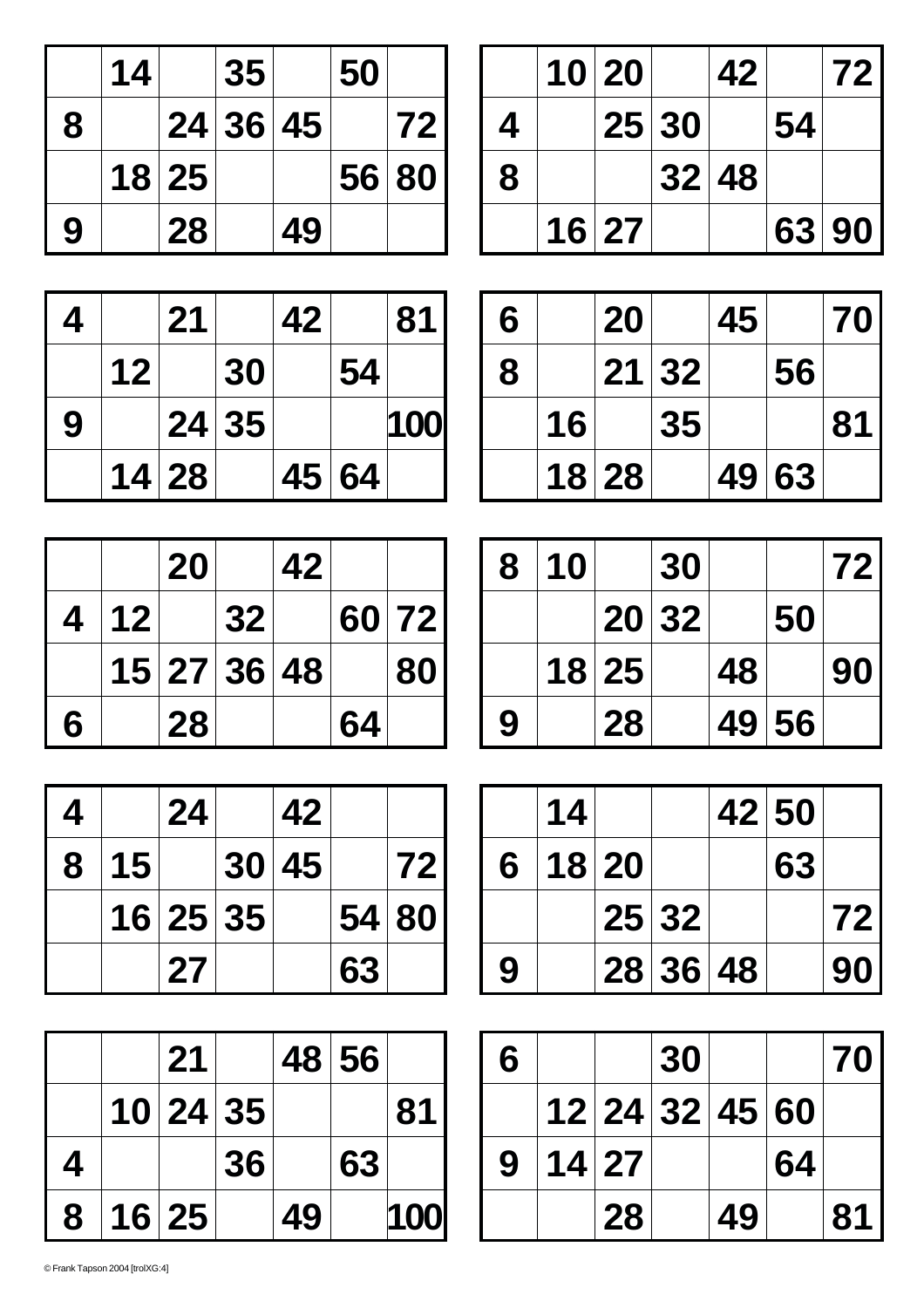|   |    | 12 20 32 |    |    | 50 |    |
|---|----|----------|----|----|----|----|
| 4 |    | 25       |    | 40 |    | 72 |
|   | 15 |          | 35 |    | 63 |    |
| 8 |    | 27       |    | 49 |    | 90 |

| 6 |    | 21       |    | 42 |    | 81  |
|---|----|----------|----|----|----|-----|
|   | 10 |          | 30 |    | 56 |     |
| 9 |    | 24       |    | 45 |    | 100 |
|   |    | 18 28 32 |    |    | 64 |     |

| 4 |       | 30    |    | 56 |    |
|---|-------|-------|----|----|----|
|   | 15 20 |       | 45 |    | 70 |
| 9 |       | 21 35 |    | 63 |    |
|   | 16 28 |       | 49 |    | 81 |

|   | 10 20 35 |    |    | 50 |    |
|---|----------|----|----|----|----|
| 4 | 25       |    | 42 |    | 72 |
| 6 |          | 36 |    | 56 |    |
|   | 16 28    |    | 45 |    | 90 |

| 90 |    | 45    | 16 28 |    |   |
|----|----|-------|-------|----|---|
|    |    |       |       |    |   |
| 70 |    | 32 42 |       | 16 |   |
|    | 50 |       | 20    |    |   |
| 81 |    | 48    | 18 25 |    | 6 |

| 6 |    | 24       | 42    |       |        |
|---|----|----------|-------|-------|--------|
|   |    | 10 27 30 |       | 56 81 |        |
| 8 | 18 |          | 35 45 |       |        |
|   |    | 28       |       |       | 63 100 |

**9 28 35 63**

|   |    | 14 20 32 |    |    | 60 |    |
|---|----|----------|----|----|----|----|
| 6 |    | 27       |    | 42 |    | 72 |
|   | 18 |          | 36 |    | 64 |    |
| 8 |    | 28       |    | 48 |    | 80 |

| 8 |    | 24       |       | 54    |     |
|---|----|----------|-------|-------|-----|
|   | 12 |          | 32 40 |       | 81  |
| 9 |    | 25       |       | 49 63 |     |
|   |    | 14 27 35 |       |       | 100 |

|   | 12 21 |    |       | 45 |       | <b>721</b> |
|---|-------|----|-------|----|-------|------------|
| 4 | 15    |    | 30    |    | 54    |            |
|   |       |    | 24 32 |    |       | <b>801</b> |
| 9 |       | 25 |       |    | 49 64 |            |

|   | 15 |                | 32 |    | 60 |    |
|---|----|----------------|----|----|----|----|
| 4 |    | 21             |    | 42 |    | 70 |
|   |    | 16 24 36 48 64 |    |    |    |    |
| 6 |    | 27             |    |    |    | 81 |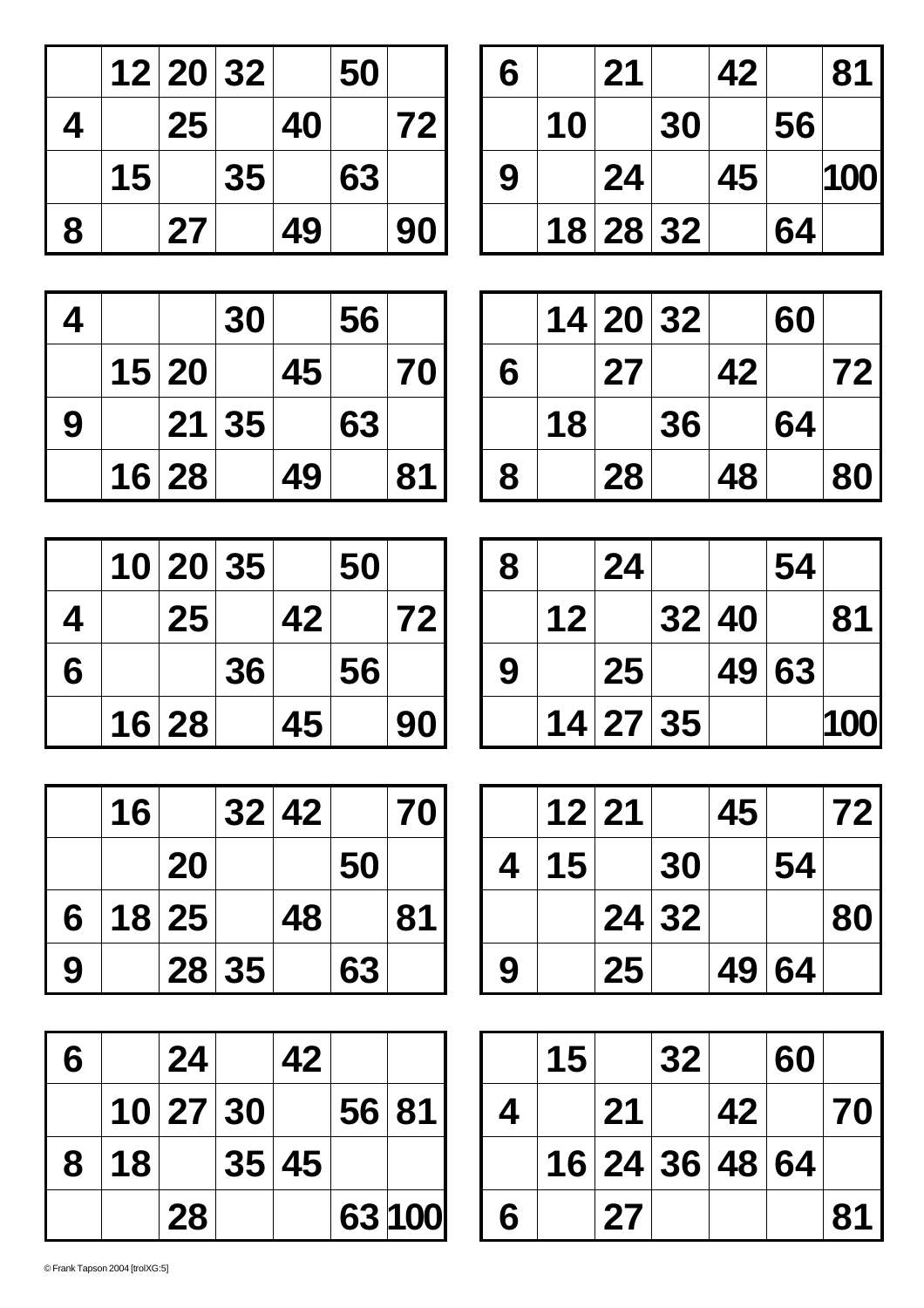|  |  |                                                            |  |  |  |  | $ 2 \times 23 \times 3 4 \times 4 5 \times 5 6 \times 6 $              |
|--|--|------------------------------------------------------------|--|--|--|--|------------------------------------------------------------------------|
|  |  | $ 2 \times 3 3 \times 4 4 \times 5 5 \times 6 6 \times 7 $ |  |  |  |  |                                                                        |
|  |  | $ 2 \times 4 3 \times 5 4 \times 6 5 \times 7 6 \times 8 $ |  |  |  |  |                                                                        |
|  |  | $ 2 \times 5 3 \times 6 4 \times 7 5 \times 8 6 \times 9 $ |  |  |  |  |                                                                        |
|  |  | $ 2 \times 6 3 \times 7 4 \times 8 5 \times 9 6 \times 10$ |  |  |  |  |                                                                        |
|  |  |                                                            |  |  |  |  | $ 2 \times 7 3 \times 8 4 \times 9 5 \times 10 7 \times 7 $            |
|  |  |                                                            |  |  |  |  | $ 2 \times 8 3 \times 9 4 \times 10 8 \times 8 7 \times 8 $            |
|  |  |                                                            |  |  |  |  | $ 2 \times 9 3 \times 10 9 \times 9 8 \times 9 7 \times 9 $            |
|  |  |                                                            |  |  |  |  | $2 \times 10$ 10 $\times$ 10 $9 \times 10$ $8 \times 10$ $7 \times 10$ |